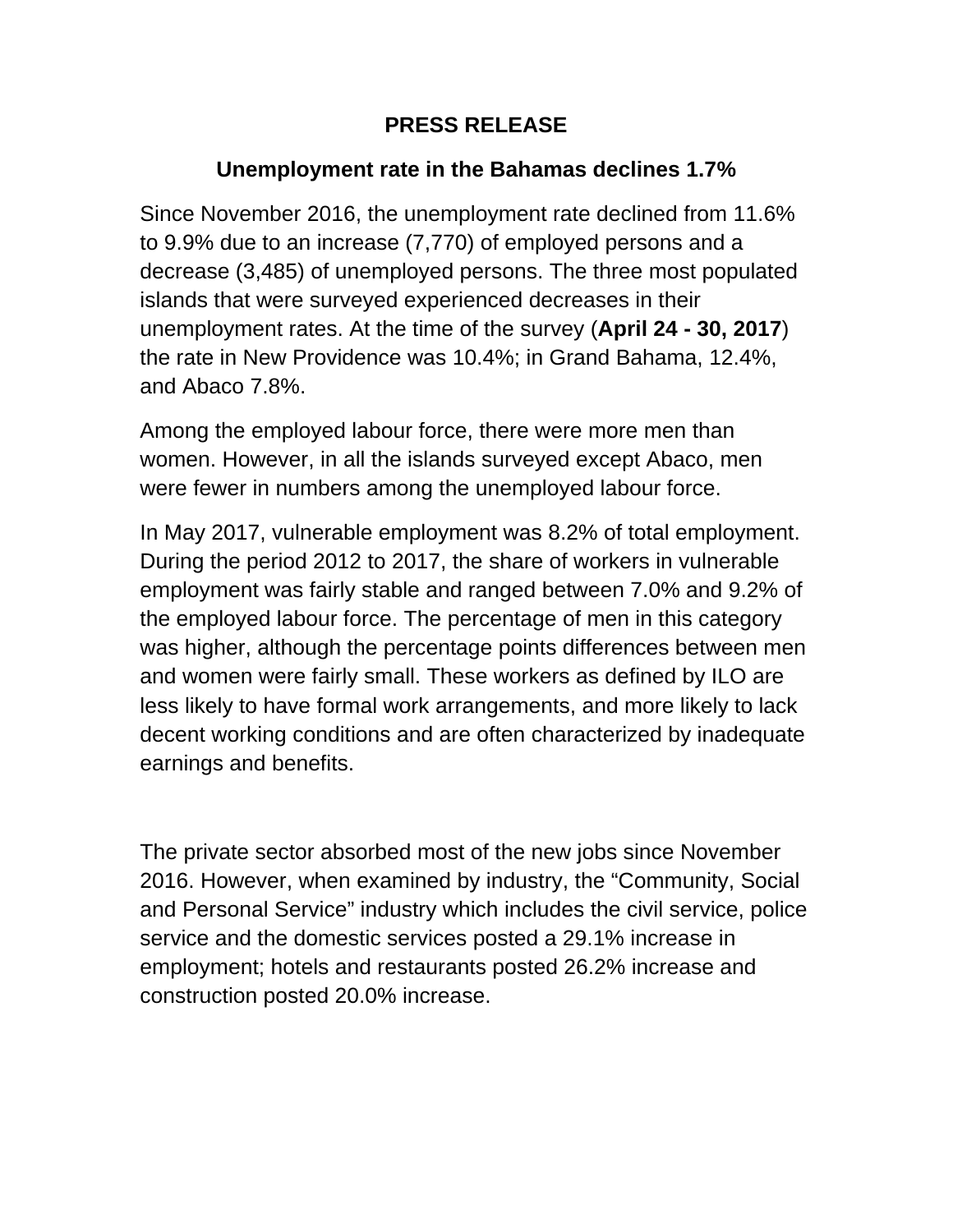Unemployment among youths (15-24 years) in the country continued to be considerably higher than any other age group which is common to most countries. However, there was a slight decline in the rate from 25.1% recorded in November 2016 to 24.1%

Discouraged workers in the country declined by 8.8% over the six month period. New Providence, Grand Bahama and Abaco experienced declines in the number of discouraged workers – 11.3%, 8.1% and 14.6%, respectively. These persons, according to the standard definition of the International Labour Organization (ILO), ''did not look for work because they believed no jobs were available for them''.

The Department of Statistics is the Government Agency in The Bahamas mandated by law to collect, process, analyze and disseminate statistics. Its mandate is to deliver timely official statistics. Please contact the Department of Statistics @ 242-604- 4000 for questions and enquiries. This release, with accompanying tables, will be immediately available on the Department's website, www.bahamas.gov.bs/statistics. Further details will be available by September 2017.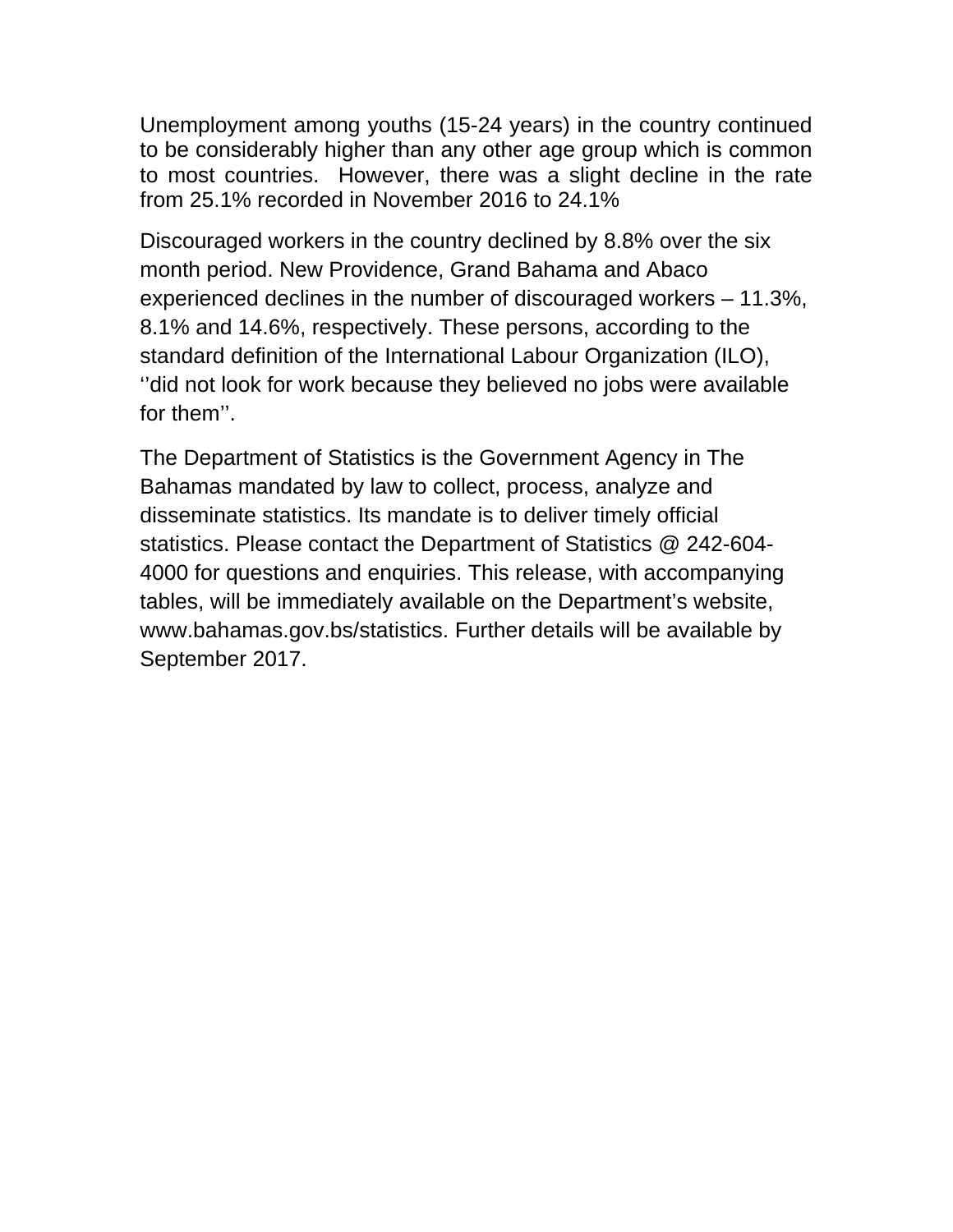#### **THE LABOUR FORCE AND ITS COMPONENTS: 2012 - 2017**

| <b>ITEMS</b>                           |              | Mav-12        |             |              | <b>Nov-12</b> |             |              | Mav-13        |             |              | <b>Nov-13</b> |             |              | $May-14$      |             |              | <b>Nov-14</b> |                 |              | $May-15$      |             |              | <b>Nov-15</b> |             |              | May-16        |             |              | Mav-17        |             |
|----------------------------------------|--------------|---------------|-------------|--------------|---------------|-------------|--------------|---------------|-------------|--------------|---------------|-------------|--------------|---------------|-------------|--------------|---------------|-----------------|--------------|---------------|-------------|--------------|---------------|-------------|--------------|---------------|-------------|--------------|---------------|-------------|
|                                        | <b>TOTAL</b> | <b>FEMALE</b> | <b>MALE</b> | <b>TOTAL</b> | <b>FEMALE</b> | <b>MALE</b> | <b>TOTAL</b> | <b>FEMALE</b> | <b>MALE</b> | <b>TOTAL</b> | <b>FEMALE</b> |             | <b>TOTAL</b> | <b>FEMALE</b> | <b>MALE</b> | <b>TOTAL</b> | <b>FEMALE</b> | <b>MALE</b>     | <b>TOTAL</b> | <b>FEMALE</b> | <b>MALE</b> | <b>TOTAL</b> | <b>FEMALE</b> | <b>MALE</b> | <b>TOTAL</b> | <b>FEMALE</b> | <b>MALE</b> | <b>TOTAL</b> | <b>FEMALE</b> | <b>MALE</b> |
| <b>ISLAND</b>                          |              |               |             |              |               |             |              |               |             |              |               | <b>MALE</b> |              |               |             |              |               |                 |              |               |             |              |               |             |              |               |             |              |               |             |
| <b>Total Labour Force</b>              |              |               |             |              |               |             |              |               |             |              |               |             |              |               |             |              |               |                 |              |               |             |              |               |             |              |               |             |              |               |             |
| All Bahamas                            | 188,310      | 92,900        | 95,410      | 189,77       | 93,235        | 96,535      | 195,660      | 96,535        | 99,125      | 196,880      | 97,545        | 99,335      | 198,710      | 98,800        | 99,910      | 206,050      |               | 102,585 103,465 | 208,895      | 103,290       | 105,605     | 212,195      | 103,940       | 108,255     | 215,880      | 104,815       | 111,065     | 222,035      | 106,890       | 115,145     |
| New Providend                          | 141,245      | 70,985        | 70,26       | 142,75       | 71,550        | 71,205      | 145,335      | 72,830        | 72,505      | 146,095      | 73,505        | 72,590      | 141,655      | 72,080        | 69,575      | 147,750      | 75,110        | 72,640          | 148,545      | 74,480        | 74,065      | 150,31       | 73,830        | 76,485      | 153,590      | 75,590        | 78,000      | 157,120      | 76,655        | 80,465      |
| Grand Bahama                           | 24,985       | 12,365        | 12,620      | 24,895       | 12,280        | 12,615      | 25,115       | 12,380        | 12,735      | 25,275       | 12,455        | 12,820      | 27,250       | 13,080        | 14.170      | 27.690       | 13,170        | 14,520          | 28,000       | 14,060        | 13,940      | 29,230       | 15,170        | 14,060      | 28,710       | 14,180        | 14,530      | 29,865       | 14,530        | 15,335      |
| Abaco                                  |              |               |             |              |               |             |              |               |             |              |               |             | 8,995        | 3,860         | 5,135       | 9,905        | 4,525         | 5,380           | 10,360       | 4,405         | 5,955       | 10,660       | 4,595         | 6,065       | 11,465       | 5,145         | 6,320       | 12,110       | 5,385         | 6,725       |
| <b>EmployedLabour Force</b>            |              |               |             |              |               |             |              |               |             |              |               |             |              |               |             |              |               |                 |              |               |             |              |               |             |              |               |             |              |               |             |
| All Bahamas                            | 160,650      | 80,450 80,200 |             | 163,11       | 80.175        | 82,935      | 163,995      | 80.835        | 83,160      | 166,595      | 82,170        | 84.425      | 171.275      | 84.400        | 86,875      | 174.245      | 85.240        | 89,005          | 183,915      | 89.915        | 94,000      | 180,820      | 86,300        | 94.520      | 188,360      | 89,660        | 98,700      | 200,155      | 95,21         | 104,945     |
| New Providence                         | 121.410      | 61,590 59,820 |             | 124,125      | 61.820        | 62,305      | 122,155      | 61,030        | 61,125      | 123,235      | 61.625        | 61.610      | 120.400      | 60.820        | 59,580      | 124,060      | 61,515 62,545 |                 | 130.750      | 64.760        | 65,990      | 126,430      | 60,430        | 66,000      | 133,365      | 64,100        | 69,265      | 140,740      | 67,730        | 73,010      |
| <b>Grand Bahama</b>                    | 20.635       | 10.335        | 10,300      | 20,420       | 9.850         | 10,570      | 20.215       | 9.745         | 10.470      | 21.035       | 10.150        | 10.885      | 23,235       | 10.730        | 12,505      | 22.545       | 10.645        | 11,900          | 24.400       | 12,050        | 12,350      | 25,090       | 12,660        | 12.430      | 24,500       | 11.785        | 12,715      | 26,160       | 12,335        | 13,825      |
| Abaco                                  |              |               |             |              |               |             |              |               |             |              |               |             | 7,795        | 3,265         | 4,530       | 7,895        | 3,495         | 4,400           | 9,095        | 3,880         | 5,215       | 9,630        | 3,985         | 5,645       | 10,305       | 4,675         | 5,630       | 11,165       | 5,025         | 6,14        |
| <b>UnemployedLabour Force</b>          |              |               |             |              |               |             |              |               |             |              |               |             |              |               |             |              |               |                 |              |               |             |              |               |             |              |               |             |              |               |             |
| All Bahamas                            | 27.655       | 12,450        | 15,205      | 26,660       | 13,060        | 13,600      | 31.665       | 15,700        | 15,965      | 30,285       | 15,375        | 14.910      | 27.435       | 14,400        | 13,035      | 31,805       | 17.345        | 14,460          | 24.980       | 13,375        | 11,605      | 31,375       | 17,640        | 13.735      | 27,520       | 15,155        | 12,365      | 21,880       | 11,680        | 10,200      |
| New Providenc                          | 19,830       | 9,390         | 10,440      | 18,630       | 9,730         | 8,900       | 23,180       | 11,800        | 11,380      | 22,860       | 11,880        | 10,980      | 21,255       | 11,260        | 9,995       | 23,690       | 13,595        | 10,095          | 17,795       | 9,720         | 8,075       | 23,885       | 13,400        | 10,485      | 20,225       | 11,490        | 8,735       | 16,380       | 8,925         | 7,455       |
| Grand Bahama                           | 4.345        | 2,030         | 2,315       | 4,475        | 2,430         | 2,045       | 4,900        | 2,635         | 2,265       | 4,240        | 2,305         | 1,935       | 4,015        | 2,350         | 1,665       | 5,145        | 2,525         | 2,620           | 3,600        | 2,010         | 1,590       | 4,140        | 2,510         | 1,630       | 4,210        | 2,395         | 1,815       | 3,705        | 2,195         | 1,510       |
| Abaco                                  |              |               |             |              |               |             |              |               |             |              |               |             | 1,200        | 595           | 605         | 2,010        | 1,030         | 980             | 1,265        | 525           | 740         | 1,030        | 610           | 420         | 1,160        | 470           | 690         | 945          | 360           | 585         |
| <b>Labour Force Participation Rate</b> |              |               |             |              |               |             |              |               |             |              |               |             |              |               |             |              |               |                 |              |               |             |              |               |             |              |               |             |              |               |             |
| All Bahamas                            | 72.4%        | 69.4%         | 75.7%       | 72.5%        | 69.5%         | 75.9%       | 72.7%        | 69.8%         | 76.1%       | 73.7%        | 70.3%         | 77.6%       | 72.9%        | 69.1%         | 77.4%       | 74.4%        | 71.0%         | 78.1%           | 73.0%        | 71.5%         | 78.5%       | 75.6%        | 71.9%         | 80.5%       | 76.9%        | 72.0%         | 81.2%       | 80.0         | 74.9          | 83.1        |
| New Providenc                          | 73.6%        | 71.0%         | 76.7%       | 73.7%        | 71.6%         | 77.8%       | 73.9%        | 71.8%         | 77.9%       | 74.1%        | 72.5%         | 78.5%       | 77.3%        | 70.9%         | 78.0%       | 77.5%        | 73.9%         | 81.5%           | 74.5%        | 71.3%         | 76.4%       | 74.7%        | 70.7%         | 79.5%       | 75.9%        | 71.1%         | 80.3%       | 75.9         | 72.6          | 79.0        |
| Grand Bahama                           | 72.3%        | 67.8%         | 75.4%       | 70.7%        | 67.4%         | 75.4%       | 70.8%        | 67.5%         | 75.6%       | 71.0%        | 67.9%         | 76.1%       | 76.9%        | 76.9%         | 75.8%       | 71.3%        | 65.1%         | 78.0%           | 70.1%        | 66.5%         | 72.6%       | 72.5%        | 71.7%         | 73.3%       | 68.4%        | 66.6%         | 73.7%       | 68.9         | 64.7          | 75.1        |
| Abaco                                  |              |               |             |              |               |             |              |               |             |              |               |             | 71.5%        | 71.5%         | 75.4%       | 75.7%        | 72.4%         | 79.0%           | 75.5%        | 63.8%         | 77.5%       | 77.3%        | 70.3%         | 84.0%       | 77.6%        | 70.8%         | 84.2%       | 78.2         | 71.           | 85.7        |
| <b>Unemployment Rate</b>               |              |               |             |              |               |             |              |               |             |              |               |             |              |               |             |              |               |                 |              |               |             |              |               |             |              |               |             |              |               |             |
| All Bahamas                            | 14.7%        | 13.4%         | 16.0%       | 14.0%        | 14.0%         | 14.1%       | 16.2%        | 16.3%         | 16.1%       | 15.4%        | 15.8%         | 15.0%       | 13.8%        | 14.6%         | 13.0%       | 15.7%        | 17.3%         | 14.1%           | 12.0%        | 12.9%         | 11.0%       | 14.8%        | 17.0%         | 12.7%       | 12.7%        | 14.5%         | 11.1%       |              | 10.9          | 8.9         |
| New Providenc                          | 14.0%        | 13.2%         | 14.9%       | 13.1%        | 13.6%         | 12.5%       | 15.9%        | 16.2%         | 15.7%       | 15.6%        | 16.2%         | 15.1%       | 15.0%        | 15.6%         | 14.4%       | 16.0%        | 18.1%         | 13.9%           | 12.0%        | 13.1%         | 10.9%       | 15.9%        | 18.1%         | 13.7%       | 13.2%        | 15.2%         | 11.2%       | 10.4         | 11.6          | 9.3         |
| Grand Bahama                           | 17.4%        | 16.4%         | 18.3%       | 18.0%        | 19.8%         | 16.2%       | 19.5%        | 21.3%         | 17.8%       | 16.8%        | 18.5%         | 15.1%       | 14.7%        | 18.0%         | 11.8%       | 18.6%        | 19.2%         | 18.1%           | 12.9%        | 14.3%         | 11.4%       | 14.2%        | 16.5%         | 11.6%       | 14.7%        | 16.9%         | 12.5%       | 12.4         | 15.2          | 9.          |
| Abaco                                  |              |               |             |              |               |             |              |               |             |              |               |             | 13.3%        | 15.4%         | 11.8%       | 20.3%        | 22.8%         | 18.2%           | 12.2%        | 11.9%         | 12.4%       | 9.7%         | 13.39         | 6.9%        | 10.19        | 9.1%          | 10.9%       | 78           |               |             |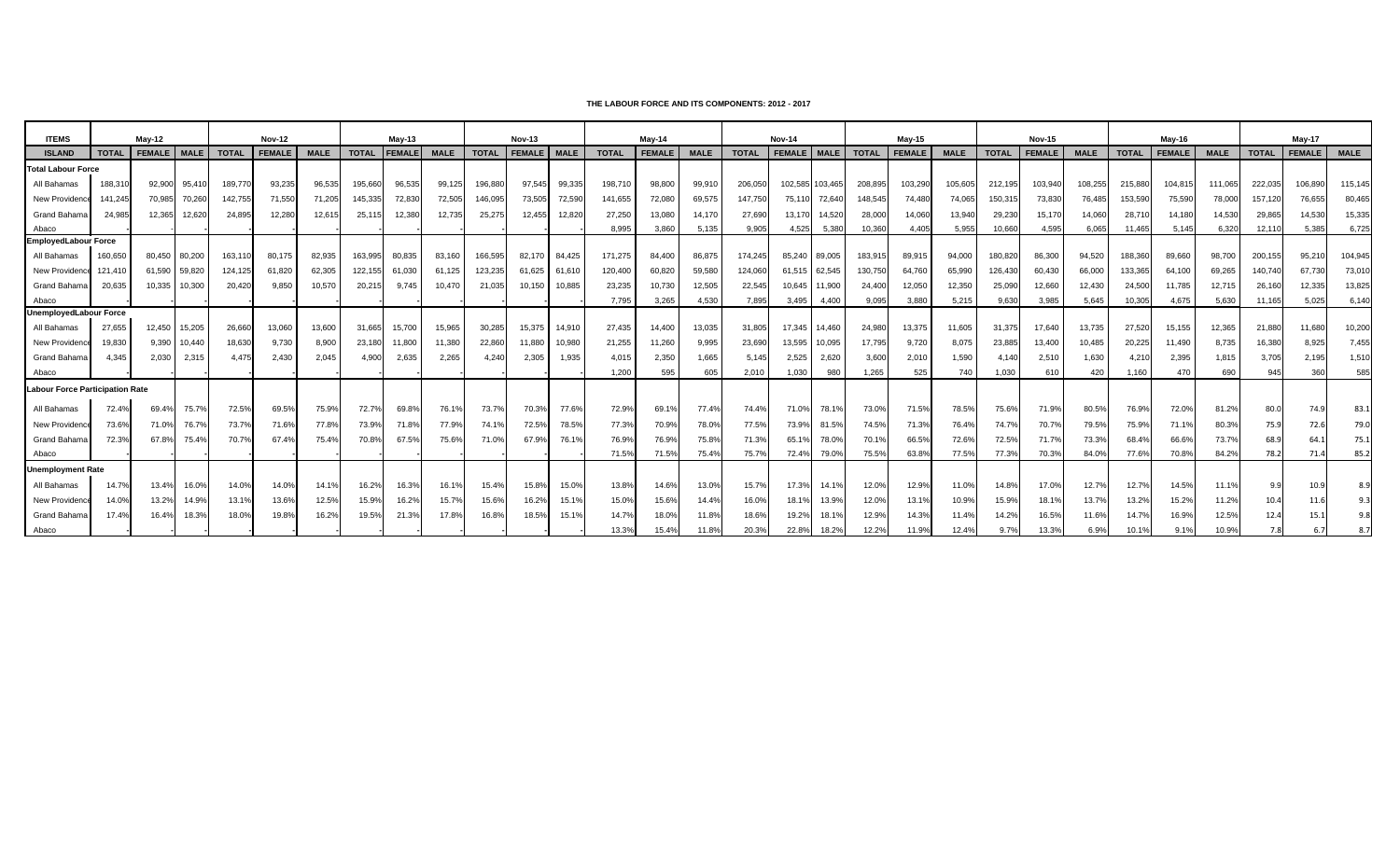| <b>ITEMS</b>                                 | $May-12$     |               |             | $May-13$     |               |             | May-14       |               |             | $May-15$     |               |             | May-16       |               |             | May-17       |               |             |
|----------------------------------------------|--------------|---------------|-------------|--------------|---------------|-------------|--------------|---------------|-------------|--------------|---------------|-------------|--------------|---------------|-------------|--------------|---------------|-------------|
| <b>ISLAND</b>                                | <b>TOTAL</b> | <b>FEMALE</b> | <b>MALE</b> | <b>TOTAL</b> | <b>FEMALE</b> | <b>MALE</b> | <b>TOTAL</b> | <b>FEMALE</b> | <b>MALE</b> | <b>TOTAL</b> | <b>FEMALE</b> | <b>MALE</b> | <b>TOTAL</b> | <b>FEMALE</b> | <b>MALE</b> | <b>TOTAL</b> | <b>FEMALE</b> | <b>MALE</b> |
| <b>Total Employed</b><br><b>Labour Force</b> |              |               |             |              |               |             |              |               |             |              |               |             |              |               |             |              |               |             |
| All Bahamas                                  | 160,650      | 80,450        | 80,200      | 163,995      | 80,835        | 83,160      | 171,275      | 84,400        | 86,875      | 183,915      | 89,915        | 94,000      | 188,360      | 89,660        | 98,700      | 200,155      | 95,210        | 104,945     |
| <b>New Providence</b>                        | 121,410      | 61,590        | 59,820      | 122,155      | 61,030        | 61,125      | 120,400      | 60,820        | 59,580      | 130,750      | 64,760        | 65,990      | 133,365      | 64,100        | 69,265      | 140,740      | 67,730        | 73,010      |
| Grand Bahama                                 | 20,635       | 10,335        | 10,300      | 20,215       | 9,745         | 10,470      | 23,235       | 10,730        | 12,505      | 24,400       | 12,050        | 12,350      | 24,500       | 11,785        | 12,715      | 26,160       | 12,335        | 13,825      |
| Permanent<br>Employment                      |              |               |             |              |               |             |              |               |             |              |               |             |              |               |             |              |               |             |
| All Bahamas                                  | 145,880      | 73,500        | 72,380      | 150,220      | 74,700        | 75,520      | 159,210      | 78,995        | 80,215      | 168,925      | 84,285        | 84,640      | 172,270      | 83,085        | 89,185      | 183,785      | 88,615        | 95,170      |
| <b>New Providence</b>                        | 112,945      | 57,595        | 55,350      | 112,215      | 56,540        | 55,675      | 113,885      | 57,620        | 56,265      | 119,135      | 60,415        | 58,720      | 121,560      | 58,825        | 62,735      | 131,830      | 63,725        | 68,105      |
| Grand Bahama                                 | 17,960       | 9,075         | 8,885       | 18,305       | 8.945         | 9,360       | 21,325       | 10,095        | 11,230      | 23,175       | 11,590        | 11,585      | 23,035       | 11,660        | 11,375      | 22,105       | 11,045        | 11,060      |
| Vulnerable<br><b>Employment (1)</b>          |              |               |             |              |               |             |              |               |             |              |               |             |              |               |             |              |               |             |
| All Bahamas                                  | 14,770       | 6,950         | 7,820       | 13,775       | 6,135         | 7,640       | 12,065       | 5,405         | 6,660       | 14,990       | 5,630         | 9,360       | 16,090       | 6,575         | 9,515       | 16,370       | 6,595         | 9,775       |
| New Providence                               | 8,465        | 3,995         | 4,470       | 9,940        | 4,490         | 5,450       | 6,515        | 3,200         | 3,315       | 11,615       | 4,345         | 7,270       | 11,805       | 5,275         | 6,530       | 8,910        | 4,005         | 4,905       |
| Grand Bahama                                 | 2,675        | 1,260         | 1,415       | 1,910        | 800           | 1,110       | 1,910        | 635           | 1,275       | ,225         | 460           | 765         | .465         | 125           | 1,340       | 4,055        | 1,290         | 2,765       |

### **EMPLOYMENT: PERMANENT AND VULERABLE: 2012 - 2017**

**(1) Employment with contract or agreement with limited duration**